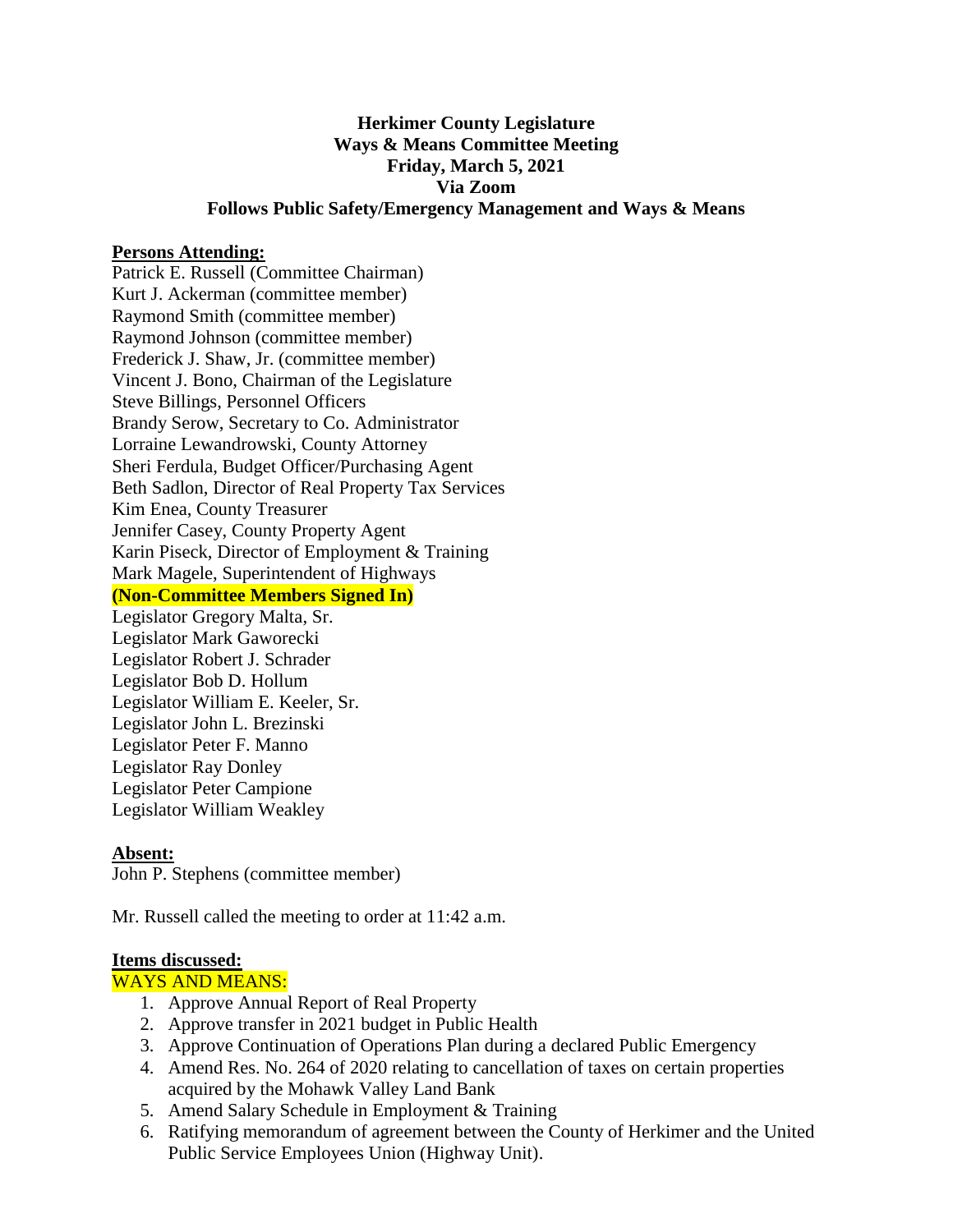## 7. Other

## **Committee Vote Record:**

WAYS & MEANS: Mr. Russell: "First thing on the agenda is approve the Annual Report of Real Property."

Item #1 - On motion of Mr. Bono, seconded by Mr. Johnson, Item #1 was voted on, approved and moved for Resolution. Unanimous. Absent: 1.

Mr. Russell: "Second is to approve transfer in 2021 budget in Public Health."

Item #2 – On motion of Mr. Smith, seconded by Mr. Ackerman, Item #2 was voted on, approved and moved for Resolution. Unanimous. Absent: 1.

Mr. Russell: "Number three approve Continuation of Operations Plan during a declared Public Emergency."

Item #3 - On motion of Mr. Shaw, seconded by Mr. Bono, Item #3 was voted on, approved and moved for Resolution. Unanimous. Absent: 1.

Mr. Russell: "Number four amend Resolution Number 264 of 2020 relating to cancellation of taxes on certain properties acquired by the Mohawk Valley Land Bank."

Mr. Smith: "Do we have somebody that can talk about this?"

Mr. Russell: "Lorraine, are you on?"

Lorraine Lewandrowski: "Yes. This is a resolution where we were canceling the tax liens on properties acquired by the Land Bank after the Land Bank took title to be exempt so I typed this resolution myself and I left out the sentence that says Resolved, the enforcing officer is hereby authorized to issue and file a Certificate of Cancellation of the said taxes so just to be more proper I just wanted to make sure Jennifer had a sentence directing her to go ahead and issue the Certificate of Cancellation and then file it. I'm just asking this resolution be amended to include that sentence."

Mr. Smith: "What properties are they? Do you have a list of the properties?"

Lorraine Lewandrowski: "Property in the City of Little Falls that was acquired by the Land Bank in 2019. It is 27 North Ann Street. We are cancelling a County bill that came out after they acquired the property. Another one is City of Little Falls at 59 Glen Avenue. Again, it was cancelling \$52.68 that came out after they purchased this. 81 South Third Avenue in the Village of Ilion. That was a County bill that came out in 2020 but they had already purchased it in 2019 and then 201 Clapson Park in West Winfield, it was a property they acquired in 2018 but then they had been billed. So its \$482.01, \$52.68, \$571.99 and \$289.60. We had done this resolution back in October 2020 but when I typed it I left that sentence off authorizing the Certificate of Cancellation."

Mr. Smith: "Okay."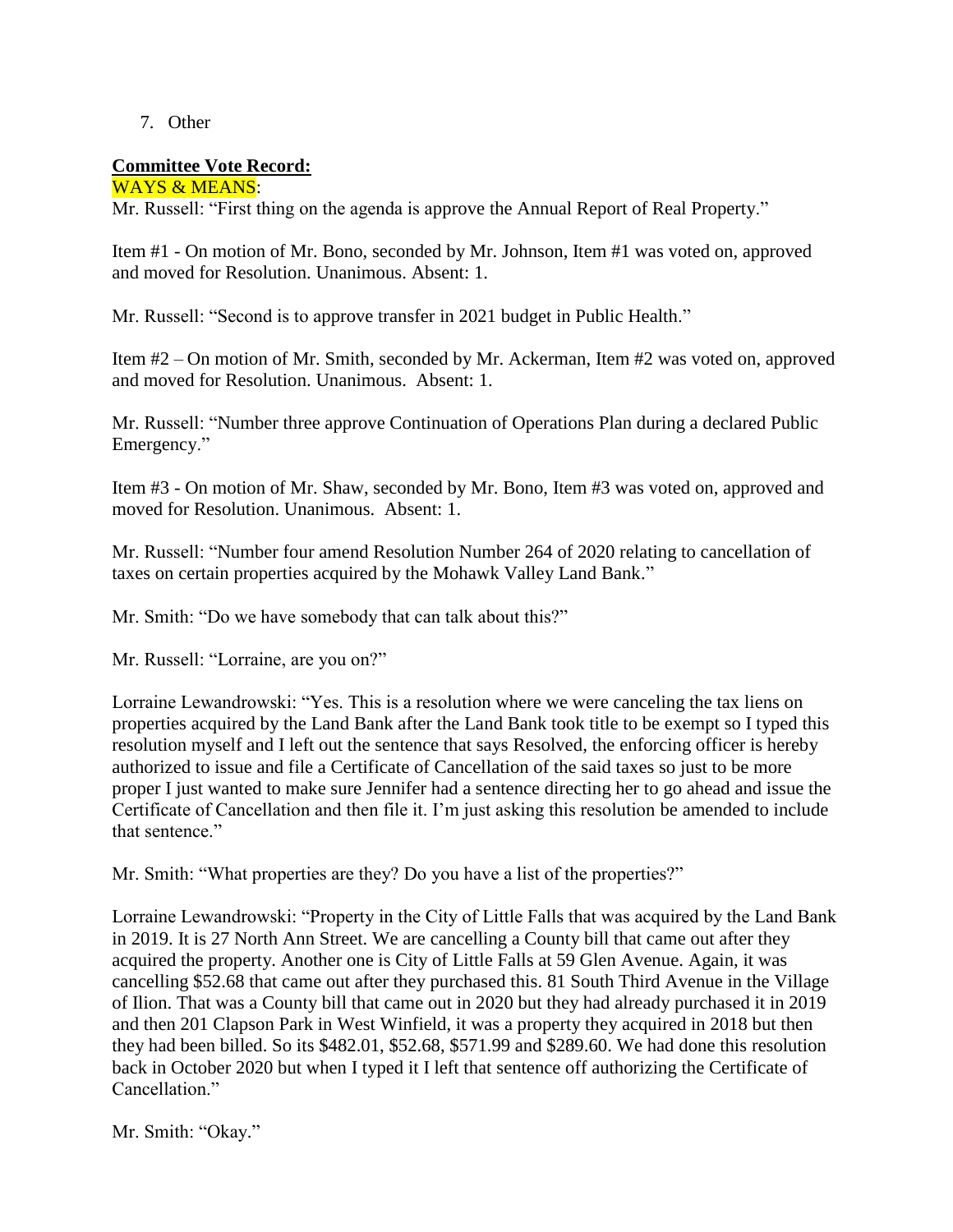Mr. Ackerman: "Mr. Chairman, back in 2018…where are these properties today? Are they still off of the tax roll because they are owned by the Land Bank?"

Mr. Russell: "I am not aware of any of them being put on."

Mr. Ackerman: "I want to go back to my original statement probably seven months ago…there should be a time limit on these properties that they have to be put back on to the tax roll. They can't take all of these properties and keep taking and sit idle with them. They could be there ten – fifteen years and the properties they are buying are supposed to be rehabbing for their offices, I believe there is an apartment upstairs and that should not be tax exempt if there is going to be an apartment for half of the building so I am a no vote on moving this or anything with the Land Bank until they have some kind of restrictions put on them."

Mr. Russell: "Well, we have to have Lorraine check into the law. Land Banks have their own set of laws. We will have to find out if we can do that or not but in regards to…"

Mr. Ackerman: "We would not want to give them anymore properties because eventually they could have thousands of properties within the County and all of them sitting idle."

Mr. Russell: "Well, I don't think we are giving them properties right now."

Lorraine Lewandrowski: "No. They are not getting any more properties."

Mr. Ackerman: "They should not be entitled to accumulate anymore properties if they are sitting idle with you know, fifty properties around the County and they are not moving forward with them."

Mr. Russell: "We can't control what they pick up on their own."

Mr. Ackerman: "They want to be held harmless for these taxes, correct?"

Mr. Russell: "By law they are. She is amending a resolution that we had done before."

Mr. Smith: "This is just correcting wording in the other resolution, right?"

Lorraine Lewandrowski: "Yes, exactly."

Item #4 - On motion of Mr. Smith, seconded by Mr. Russell, Item #4 was voted on, approved and moved for Resolution. Yes: Russell, Smith, Johnson, Shaw, Bono (5). No: Ackerman (1). Absent: Stephens (1).

Mr. Russell: "Lorraine, based on what Kurt was saying if you can check into that please on any time restrictions being put on."

Lorraine Lewandrowski: "Yes. That's a Not for Profit Corporation law. I will pull that out and take a look."

Mr. Russell: "Thank you. Number five amend Salary Schedule in Employment & Training. Who is talking about this?"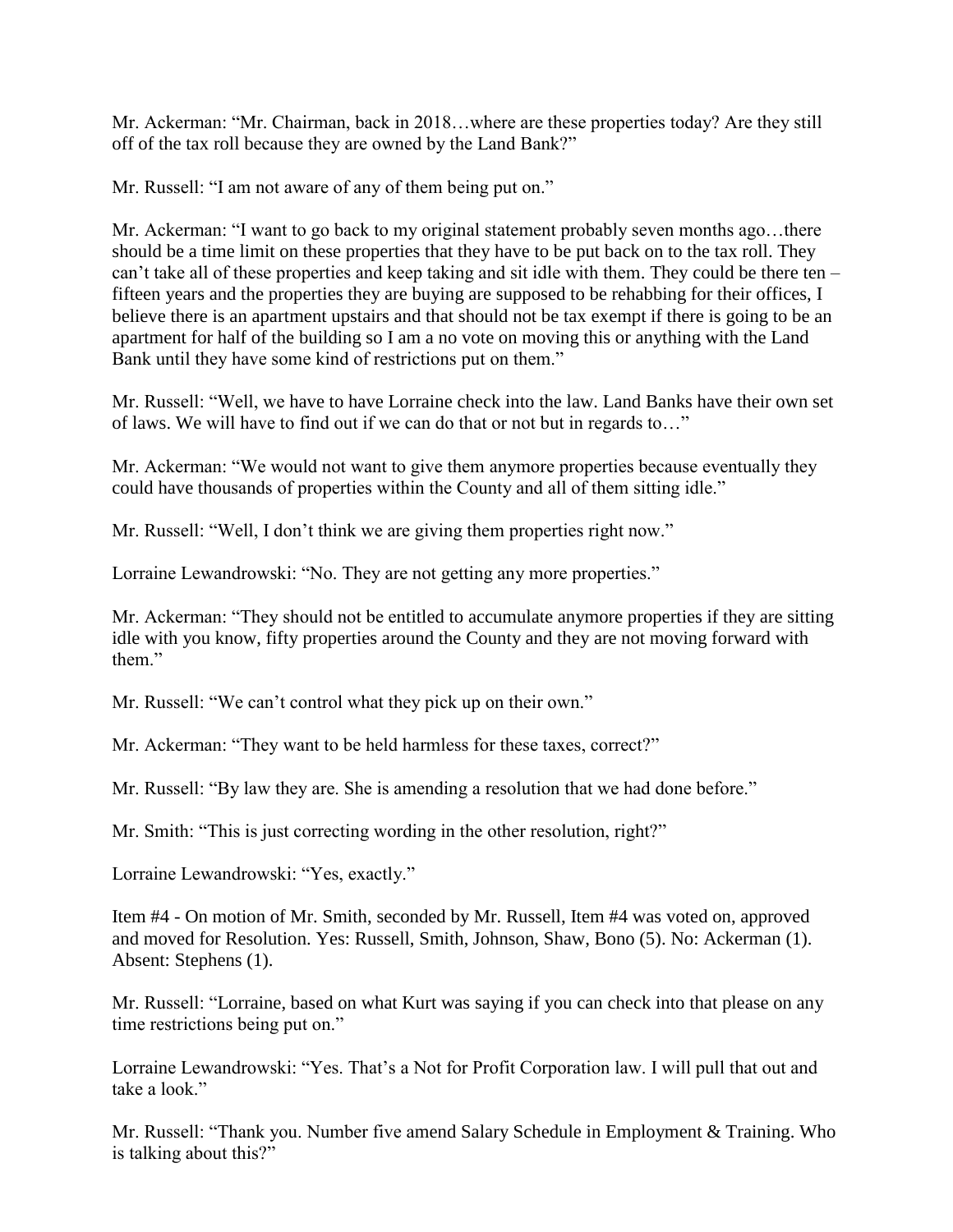Karin Piseck: "I can. So this was a position that was Senior Employment Specialist. It's been in the ETA Salary Schedule since day one. In fact, I held the position for quite a few years. I took it out a few years ago because of a personnel issue that I was having with a person that was holding that position but I think that now it's time to bring it back and have it back into the schedule."

Mr. Russell: "Is that a Union position?"

Karin Piseck: "Yes."

Mr. Russell: "Steve, is this something we can just go ahead and do?"

Steve Billings: "Sure. You control positions. It is a Union position. Yup you have the right to do it if you want to."

Mr. Russell: "We have a right to add it? Do we have the right to delete them?"

Steve Billings: "Yes. If I remember right it was a personnel issue and it was dealt with in the proper way back then."

Mr. Russell: "Okay. Thank you. Can I have a motion?"

Item #5 - On motion of Mr. Smith, seconded by Mr. Russell, Item #5 was voted on, approved and moved for Resolution. Unanimous.

Mr. Bono: "I just want to make one comment. I want to thank Karin and her staff for going above and beyond with Remington during COVID. I have been getting some calls on that on how accommodating to over 600 employees that had made calls there. I know the Department of Labor is working from home and she has done a lot of their work for them and her staff have been there so I just want to thank her and there are a lot of other departments too that I think, for the most part, that we don't see as Legislators or maybe we do, that are restructuring and redoing things in a different way that are accommodating to the public so I want to thank everybody, all departments. Thank you Karin and relay that to your staff. Thank you."

Karin Piseck: "Thank you. I will."

Mr. Russell: "It has been a trying year for everybody, that's for sure. We have learned a lot though. We will go to Highway negotiations Steve."

Steve Billings: "I think we need to go into Executive Session for this because it is a contract issue."

Item #6 – On motion of Mr. Bono, seconded by Mr. Ackerman, the Ways & Means committee went into Executive Session at 11:52 a.m., under Public Officer's Law, Section 105 (f). On motion of Mr. Smith, seconded by Mr. Shaw the committee voted to ratify memorandum of agreement between the County of Herkimer and the United Public Service Employees Union (Highway Unit). Item #6 was voted on, approved and moved for Resolution. Unanimous. Absent: 1. On motion of Mr. Russell, seconded by Mr. Johnson, the committee came out of Executive Session at 11:58 a.m.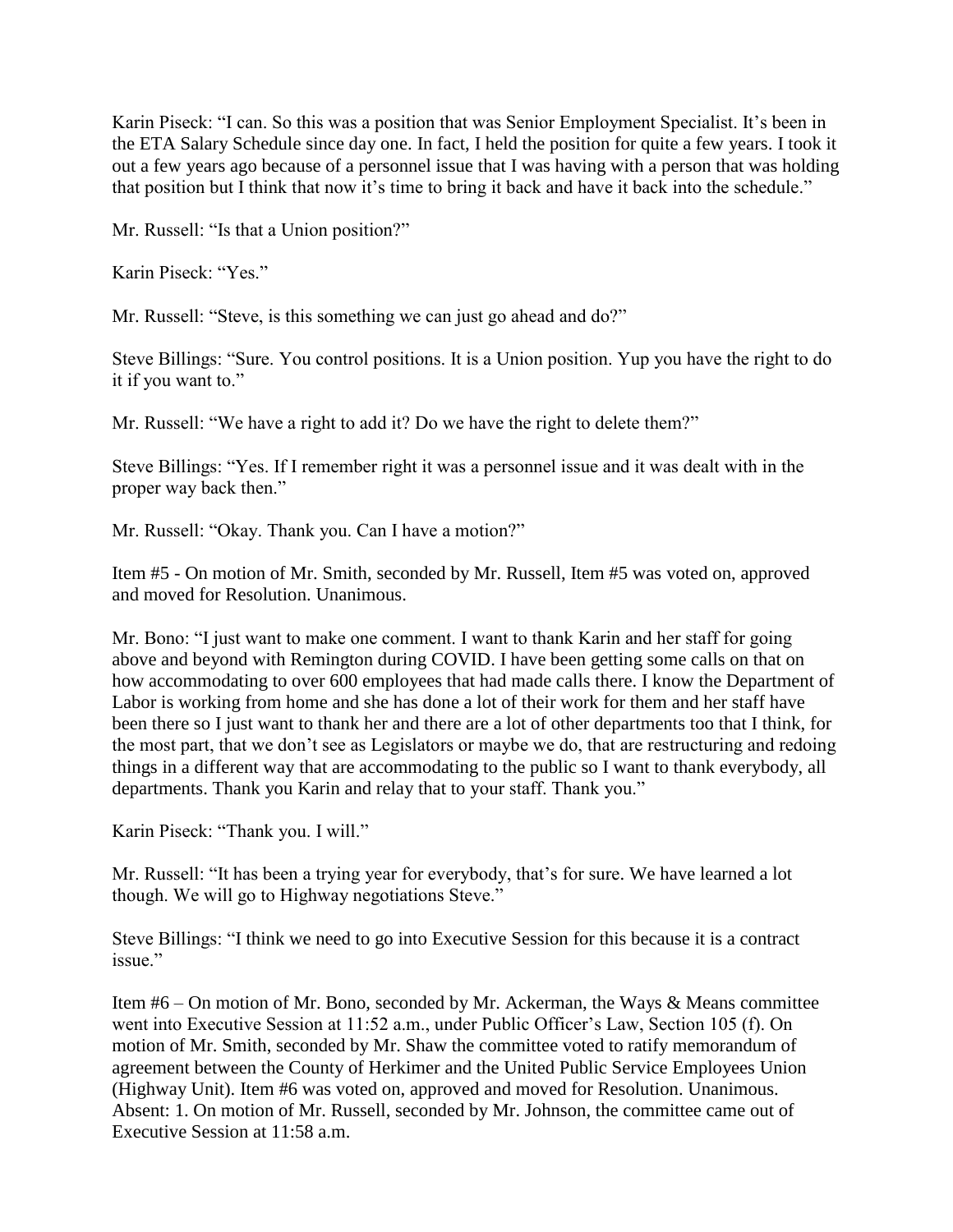Mr. Russell: "Is there anything else under other?"

Item  $#7 - NA$ .

Mr. Johnson: "I just have a question. I'm not sure if it's Ways and Means. A few months ago we passed a \$28,000, \$29,000 program with Karin to help people that can't cope with being told they are doing a bad job, has that ever moved forward and if it hasn't, where did the money go?"

Mr. Russell: "That might be Kurt's committee but…"

Mr. Johnson: "If it is I will bring it up in Kurt's next meeting."

Mr. Ackerman: "Back in October I think."

Mr. Russell: "Do we have an answer?"

Mr. Bono: "I think I have an answer. I think what happened was we did not expend it, we didn't send that money out because we put it on hold because of COVID was just happening and it didn't really get ramped up until…it was supposed to get ramped up in January but it never did because of the COVID and it's just on hold as far as I know."

Mr. Ackerman: "Well we voted on it in I think October and then it never came back to the committee. I don't know who approved to stop it."

Mr. Bono: "I don't think anybody stopped it. It just didn't get wheels on it or..."

Mr. Ackerman: "We didn't shut down for COVID until March. I don't know what happened actually so I don't want to speak for anybody because…maybe get an update once they…"

Mr. Bono: "Yup. I've got one other thing Pat. Just as a house keeping thing here. Some of these department heads stay at these meetings and here it is noon already. You know, we started at 9:30 a.m. and they just sit in the background. Is it possible we just do these in blocks and call them in when…I mean they are sitting around for…Karin sat around for two and a half hours, so did Mark, so did…"

Mr. Russell: "They don't have to be on here until they are needed."

Mr. Bono: "Just work out something there. I know that they are busy and they have other stuff to do."

Mr. Russell: "I think that is probably fine with all of us. Thank you all. It's hard with COVID. On Zoom sometimes it doesn't work well."

Mr. Bono: "We are going to try and get back when…the numbers are way down. We are below 1% and people are getting vaccinated. They are talking about CDC going to three feet if that is the case we can go live here. It works so much better. I think we all agree with that."

Mr. Ackerman: "Any news on the new vaccine, the single shot coming out. Are we going to get some of those?"